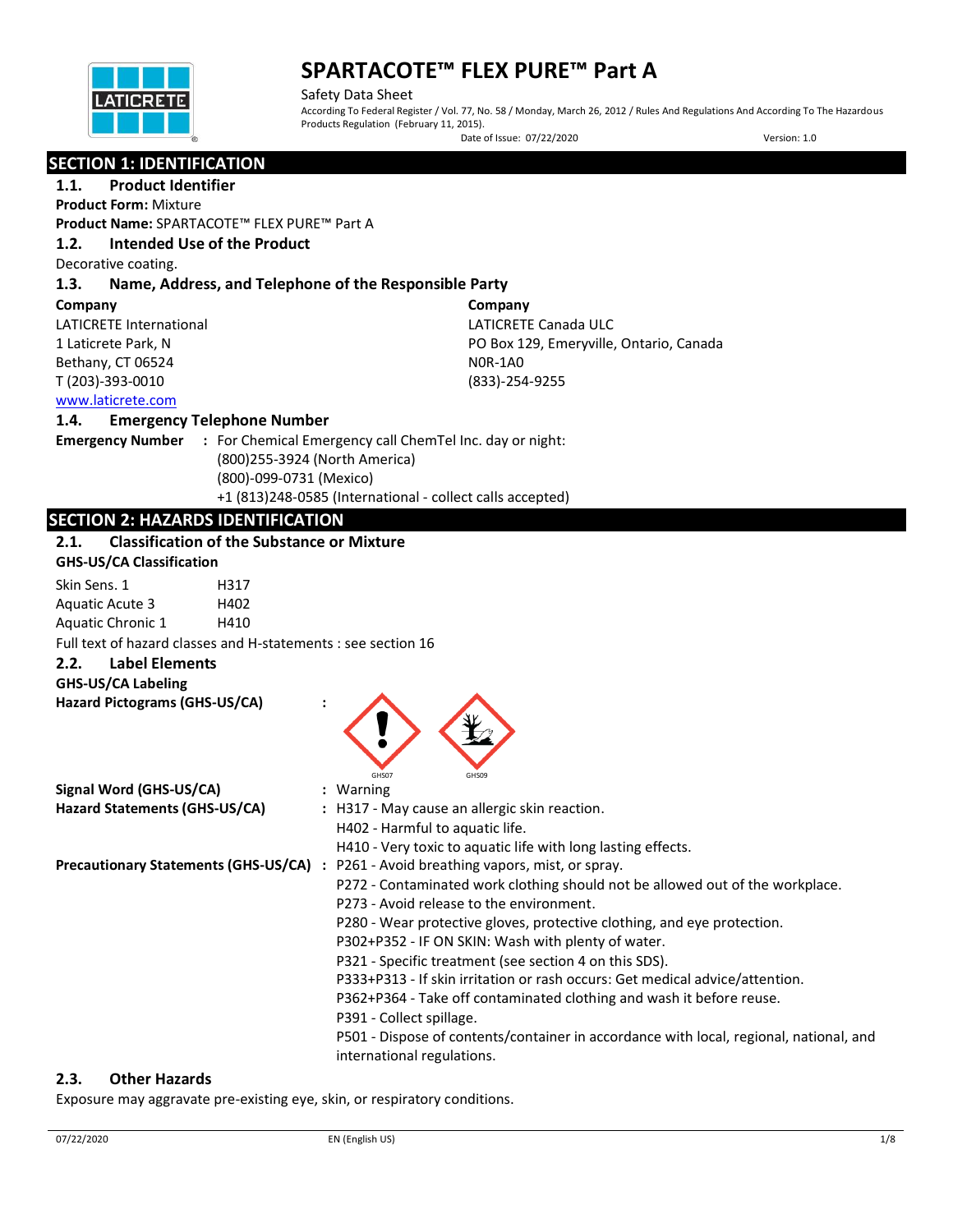Safety Data Sheet

According To Federal Register / Vol. 77, No. 58 / Monday, March 26, 2012 / Rules And Regulations And According To The Hazardous Products Regulation (February 11, 2015).

## **2.4. Unknown Acute Toxicity (GHS-US/CA)**

No data available

## **SECTION 3: COMPOSITION/INFORMATION ON INGREDIENTS**

**3.1. Substance**

Not applicable

## **3.2. Mixture**

| <b>Name</b>                           | <b>Product Identifier</b> | $\% *$      | <b>GHS Ingredient Classification</b> |
|---------------------------------------|---------------------------|-------------|--------------------------------------|
| DL-Aspartic acid, N,N'-(methylenedi-  | (CAS-No.) 136210-30-5     | $43 - 71$   | Skin Sens. 1, H317                   |
| 4,1-cyclohexanediyl)bis-, tetraethyl  |                           |             | Aquatic Chronic 3, H412              |
| ester                                 |                           |             |                                      |
| Aspartic acid, N,N'-[methylenebis(2-  | (CAS-No.) 136210-32-7     | $19 - 24$   | Skin Sens. 1, H317                   |
| methyl-4,1-cyclohexanediyl)]bis-,     |                           |             | Aquatic Acute 3, H402                |
| tetraethyl ester                      |                           |             | Aquatic Chronic 1, H410              |
| Fumaric acid, diethyl ester           | (CAS-No.) 623-91-6        | $1 - 5$     | Acute Tox. 4 (Oral), H302            |
|                                       |                           |             | Skin Sens. 1, H317                   |
|                                       |                           |             | Aquatic Acute 2, H401                |
|                                       |                           |             | Aquatic Chronic 3, H412              |
| Bis(1,2,2,6,6-pentamethyl-4-          | (CAS-No.) 41556-26-7      | $0.7 - 1$   | Flam. Liq. 4, H227                   |
| piperidyl) sebacate                   |                           |             | Skin Sens. 1, H317                   |
|                                       |                           |             | Aquatic Acute 1, H400                |
|                                       |                           |             | Aquatic Chronic 1, H410              |
| Poly(oxy-1,2-ethanediyl), .alpha.-[3- | (CAS-No.) 104810-47-1     | $0.3 - 0.6$ | Skin Sens. 1, H317                   |
| [3-(2H-benzotriazol-2-yl)-5-(1,1-     |                           |             | Aquatic Chronic 2, H411              |
| dimethylethyl)-4-hydroxyphenyl]-1-    |                           |             |                                      |
| oxopropyl]-.omega.-[3-[3-(2H-         |                           |             |                                      |
| benzotriazol-2-yl)-5-(1,1-            |                           |             |                                      |
| dimethylethyl)-4-hydroxyphenyl]-1-    |                           |             |                                      |
| oxopropoxy]-                          |                           |             |                                      |
| Poly(oxy-1,2-ethanediyl), .alpha.-[3- | (CAS-No.) 104810-48-2     | $0.3 - 0.6$ | Skin Sens. 1, H317                   |
| [3-(2H-benzotriazol-2-yl)-5-(1,1-     |                           |             | Aquatic Chronic 2, H411              |
| dimethylethyl)-4-hydroxyphenyl]-1-    |                           |             |                                      |
| oxopropyl]-.omega.-hydroxy-           |                           |             |                                      |
| Decanedioic acid, methyl 1,2,2,6,6-   | (CAS-No.) 82919-37-7      | $0.2 - 0.5$ | Skin Sens. 1, H317                   |
| pentamethyl-4-piperidinyl ester       |                           |             | Aquatic Acute 1, H400                |
|                                       |                           |             | Aquatic Chronic 1, H410              |

Full text of H-phrases: see section 16

\*Percentages are listed in weight by weight percentage (w/w%) for liquid and solid ingredients. Gas ingredients are listed in volume by volume percentage (v/v%).

\*\* The actual concentration of ingredient(s) is withheld as a trade secret in accordance with the Hazardous Products Regulations (HPR) SOR/2015-17 and 29 CFR 1910.1200.

## **SECTION 4: FIRST AID MEASURES**

## **4.1. Description of First-aid Measures**

**General:** Never give anything by mouth to an unconscious person. If you feel unwell, seek medical advice (show the label where possible).

**Inhalation:** When symptoms occur: go into open air and ventilate suspected area. Obtain medical attention if breathing difficulty persists.

**Skin Contact:** Remove contaminated clothing. Drench affected area with water for at least 15 minutes. Obtain medical attention if irritation/rash develops or persists.

**Eye Contact:** Remove contact lenses, if present and easy to do. Continue rinsing. Rinse cautiously with water for at least 15 minutes. Obtain medical attention.

**Ingestion:** Rinse mouth. Do NOT induce vomiting. Obtain medical attention.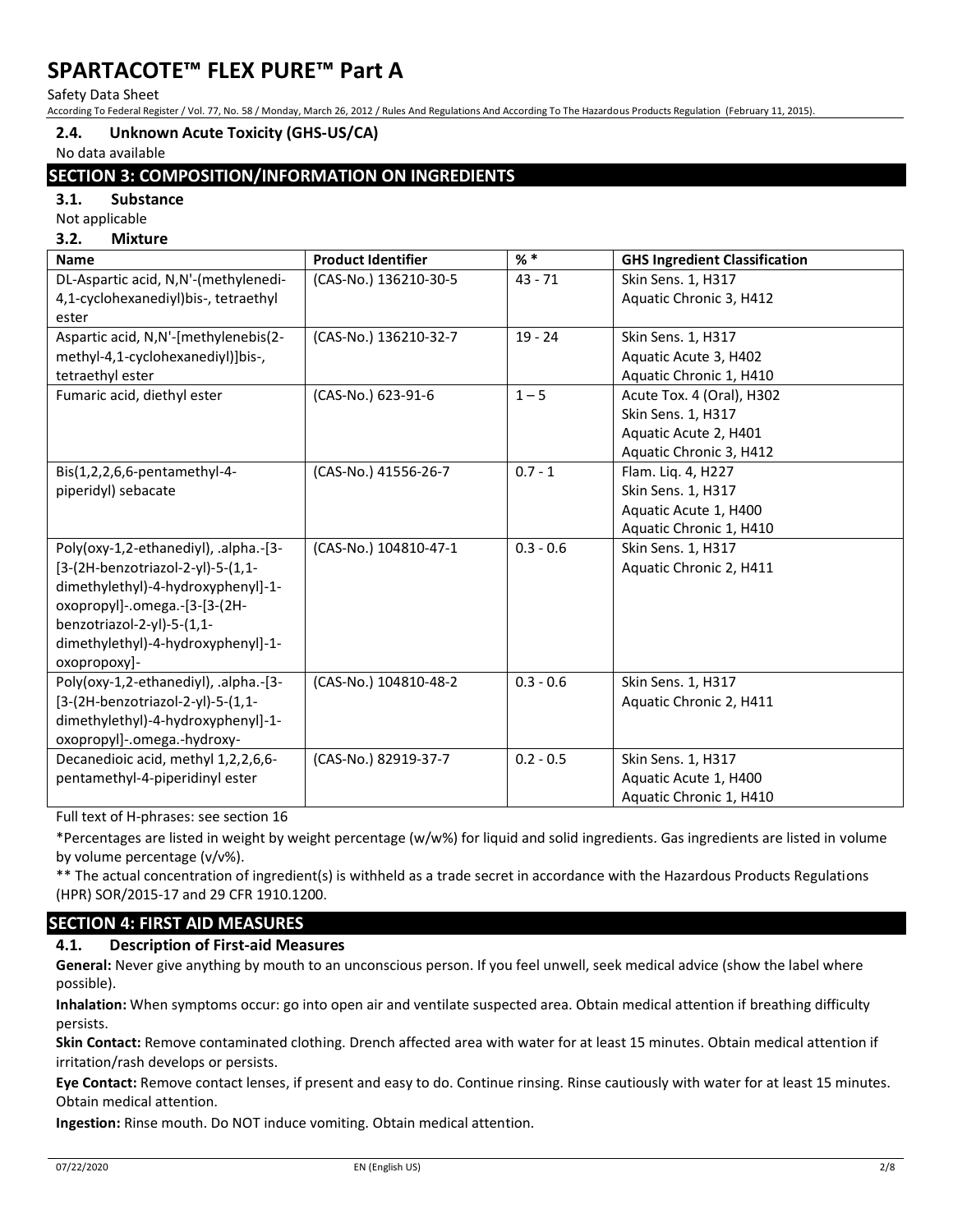Safety Data Sheet

According To Federal Register / Vol. 77, No. 58 / Monday, March 26, 2012 / Rules And Regulations And According To The Hazardous Products Regulation (February 11, 2015).

## **4.2. Most Important Symptoms and Effects Both Acute and Delayed**

**General:** Skin sensitization.

**Inhalation:** Prolonged exposure may cause irritation.

**Skin Contact:** May cause an allergic skin reaction.

**Eye Contact:** May cause slight irritation to eyes.

**Ingestion:** Ingestion may cause adverse effects.

**Chronic Symptoms:** None expected under normal conditions of use.

### **4.3. Indication of Any Immediate Medical Attention and Special Treatment Needed**

If exposed or concerned, get medical advice and attention. If medical advice is needed, have product container or label at hand.

## **SECTION 5: FIRE-FIGHTING MEASURES**

## **5.1. Extinguishing Media**

**Suitable Extinguishing Media:** Water spray, fog, carbon dioxide (CO<sub>2</sub>), alcohol-resistant foam, or dry chemical.

**Unsuitable Extinguishing Media:** Do not use a heavy water stream. Use of heavy stream of water may spread fire.

### **5.2. Special Hazards Arising From the Substance or Mixture**

**Fire Hazard:** Not considered flammable but may burn at high temperatures.

**Explosion Hazard:** Product is not explosive.

**Reactivity:** Hazardous reactions will not occur under normal conditions.

### **5.3. Advice for Firefighters**

**Precautionary Measures Fire:** Exercise caution when fighting any chemical fire.

**Firefighting Instructions:** Use water spray or fog for cooling exposed containers.

**Protection During Firefighting:** Do not enter fire area without proper protective equipment, including respiratory protection.

**Hazardous Combustion Products**: Carbon oxides (CO, CO<sub>2</sub>). Nitrous fumes. Ammonia.

**Other Information:** Do not allow run-off from fire fighting to enter drains or water courses.

#### **5.4. Reference to Other Sections**

Refer to Section 9 for flammability properties.

## **SECTION 6: ACCIDENTAL RELEASE MEASURES**

### **6.1. Personal Precautions, Protective Equipment and Emergency Procedures**

**General Measures:** Avoid breathing (vapor, mist, spray). Do not get in eyes, on skin, or on clothing.

### **6.1.1. For Non-Emergency Personnel**

**Protective Equipment:** Use appropriate personal protective equipment (PPE).

**Emergency Procedures:** Evacuate unnecessary personnel.

#### **6.1.2. For Emergency Personnel**

**Protective Equipment:** Equip cleanup crew with proper protection.

**Emergency Procedures:** Upon arrival at the scene, a first responder is expected to recognize the presence of dangerous goods, protect oneself and the public, secure the area, and call for the assistance of trained personnel as soon as conditions permit. Ventilate area.

### **6.2. Environmental Precautions**

Prevent entry to sewers and public waters. Avoid release to the environment. Collect spillage.

### **6.3. Methods and Materials for Containment and Cleaning Up**

**For Containment:** Contain any spills with dikes or absorbents to prevent migration and entry into sewers or streams.

**Methods for Cleaning Up:** Clean up spills immediately and dispose of waste safely. Transfer spilled material to a suitable container for disposal. Contact competent authorities after a spill.

### **6.4. Reference to Other Sections**

See Section 8 for exposure controls and personal protection and Section 13 for disposal considerations.

## **SECTION 7: HANDLING AND STORAGE**

## **7.1. Precautions for Safe Handling**

**Precautions for Safe Handling:** Wash hands and other exposed areas with mild soap and water before eating, drinking or smoking and when leaving work. Avoid prolonged contact with eyes, skin and clothing. Avoid breathing vapors, mist, spray. **Hygiene Measures:** Handle in accordance with good industrial hygiene and safety procedures.

## **7.2. Conditions for Safe Storage, Including Any Incompatibilities**

**Technical Measures:** Comply with applicable regulations.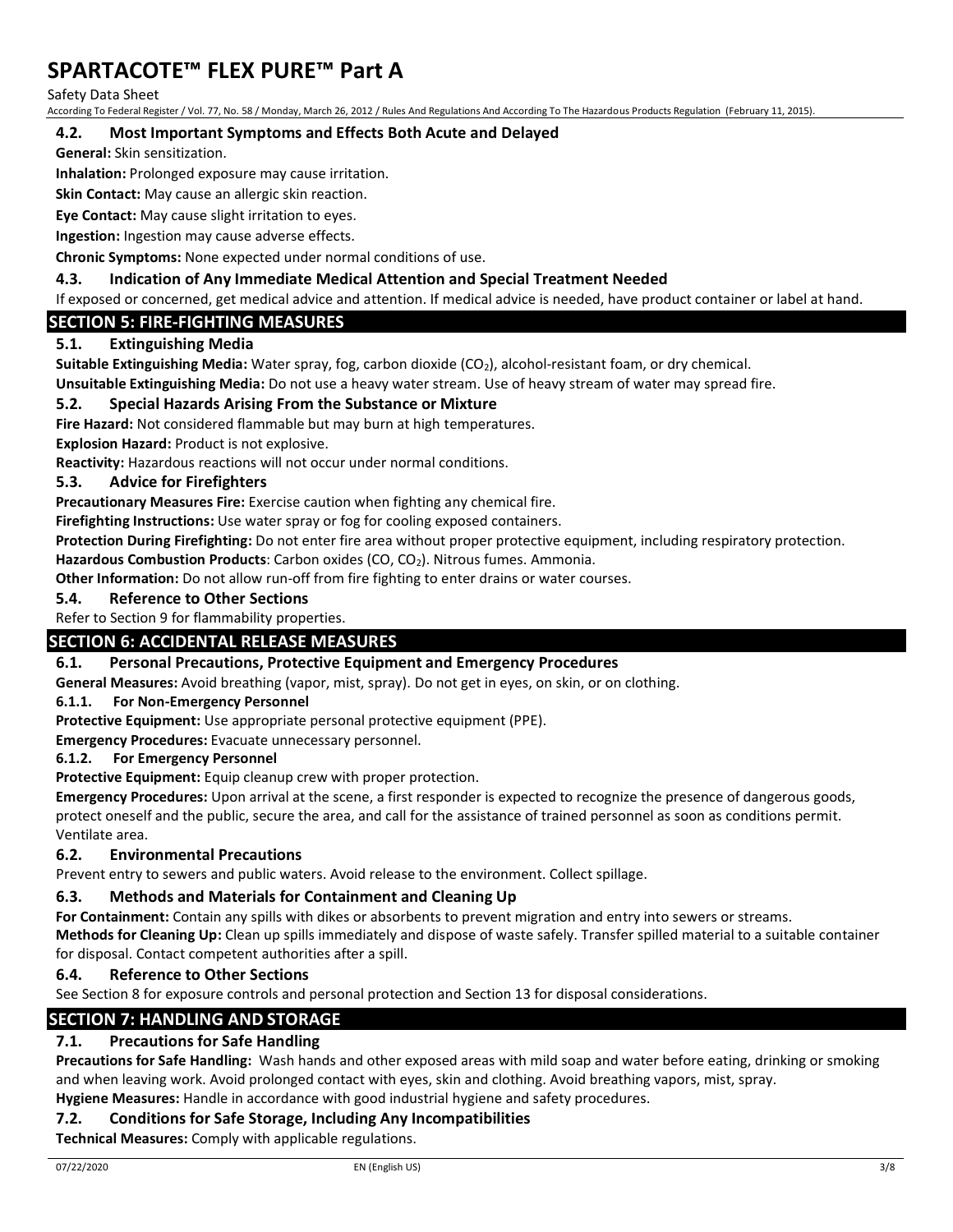#### Safety Data Sheet

According To Federal Register / Vol. 77, No. 58 / Monday, March 26, 2012 / Rules And Regulations And According To The Hazardous Products Regulation (February 11, 2015).

**Storage Conditions:** Keep container closed when not in use. Store in a dry, cool place. Keep/Store away from direct sunlight,

extremely high or low temperatures and incompatible materials.

**Incompatible Materials:** Strong acids, strong bases, strong oxidizers.

#### **7.3. Specific End Use(s)**

Decorative coating.

## **SECTION 8: EXPOSURE CONTROLS/PERSONAL PROTECTION**

### **8.1. Control Parameters**

For substances listed in section 3 that are not listed here, there are no established exposure limits from the manufacturer, supplier, importer, or the appropriate advisory agency including: ACGIH (TLV), AIHA (WEEL), NIOSH (REL), OSHA (PEL), or Canadian provincial governments.

#### **8.2. Exposure Controls**

**Appropriate Engineering Controls:** Suitable eye/body wash equipment should be available in the vicinity of any potential exposure. Ensure adequate ventilation, especially in confined areas. Ensure all national/local regulations are observed.

**Personal Protective Equipment:** Gloves. Protective clothing. Protective goggles.



**Materials for Protective Clothing:** Chemically resistant materials and fabrics.

**Hand Protection:** Wear protective gloves.

**Eye and Face Protection:** Chemical safety goggles.

**Skin and Body Protection:** Wear suitable protective clothing.

**Respiratory Protection:** If exposure limits are exceeded or irritation is experienced, approved respiratory protection should be worn. In case of inadequate ventilation, oxygen deficient atmosphere, or where exposure levels are not known wear approved respiratory protection.

**Other Information:** When using, do not eat, drink or smoke.

### **SECTION 9: PHYSICAL AND CHEMICAL PROPERTIES**

| <b>Information on Basic Physical and Chemical Properties</b><br>9.1. |                      |                      |
|----------------------------------------------------------------------|----------------------|----------------------|
| <b>Physical State</b>                                                |                      | Liquid               |
| Appearance                                                           |                      | Not available        |
| Odor                                                                 |                      | Not available        |
| <b>Odor Threshold</b>                                                |                      | Not available        |
| рH                                                                   |                      | Not available        |
| <b>Evaporation Rate</b>                                              |                      | Not available        |
| <b>Melting Point</b>                                                 |                      | Not available        |
| <b>Freezing Point</b>                                                |                      | Not available        |
| <b>Boiling Point</b>                                                 |                      | 185 °C (365 °F)      |
| <b>Flash Point</b>                                                   |                      | 136.7 °C (278.06 °F) |
| <b>Auto-ignition Temperature</b>                                     |                      | Not available        |
| <b>Decomposition Temperature</b>                                     |                      | Not available        |
| Flammability (solid, gas)                                            |                      | Not applicable       |
| <b>Lower Flammable Limit</b>                                         |                      | Not available        |
| <b>Upper Flammable Limit</b>                                         |                      | Not available        |
| <b>Vapor Pressure</b>                                                |                      | Not available        |
| Relative Vapor Density at 20°C                                       |                      | Not available        |
| <b>Relative Density</b>                                              |                      | Not available        |
| <b>Specific Gravity</b>                                              |                      | 1.062                |
| <b>Solubility</b>                                                    |                      | Not available        |
| <b>Partition Coefficient: N-Octanol/Water</b>                        |                      | Not available        |
| <b>Viscosity</b>                                                     | $\ddot{\phantom{a}}$ | Not available        |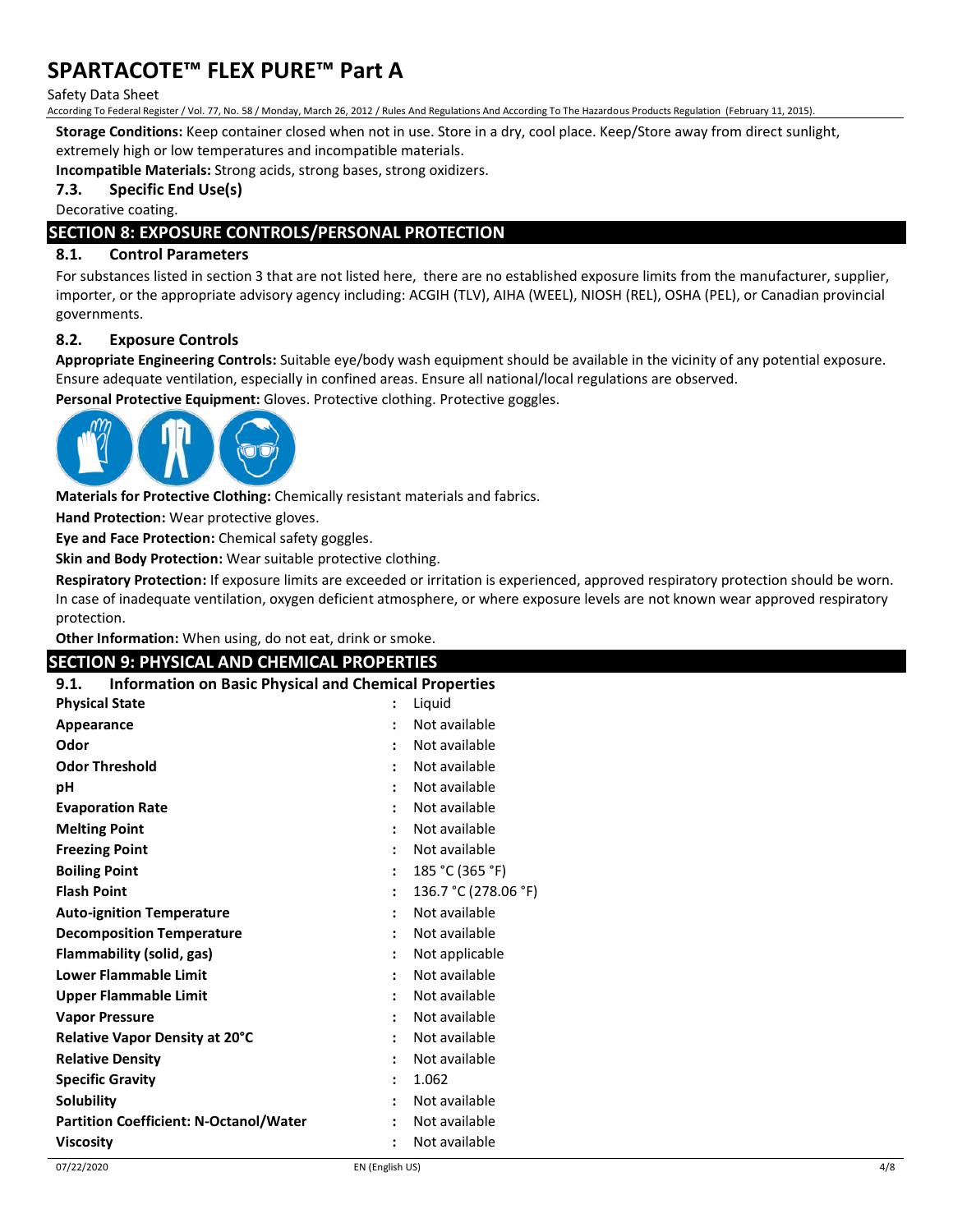Safety Data Sheet

According To Federal Register / Vol. 77, No. 58 / Monday, March 26, 2012 / Rules And Regulations And According To The Hazardous Products Regulation (February 11, 2015).

### **SECTION 10: STABILITY AND REACTIVITY**

- **10.1. Reactivity:** Hazardous reactions will not occur under normal conditions.
- **10.2. Chemical Stability:** Stable under recommended handling and storage conditions (see section 7).
- **10.3. Possibility of Hazardous Reactions:** Hazardous polymerization will not occur.
- **10.4. Conditions to Avoid:** Direct sunlight, extremely high or low temperatures, and incompatible materials.
- **10.5. Incompatible Materials:** Strong acids, strong bases, strong oxidizers.
- **10.6. Hazardous Decomposition Products:** Decomposes slowly under the influence of air and light.

## **SECTION 11: TOXICOLOGICAL INFORMATION**

#### **11.1. Information on Toxicological Effects - Product**

**Acute Toxicity (Oral):** Not classified

**Acute Toxicity (Dermal):** Not classified

**Acute Toxicity (Inhalation):** Not classified

**LD50 and LC50 Data:** Not available

**Skin Corrosion/Irritation:** Not classified

**Eye Damage/Irritation:** Not classified

**Respiratory or Skin Sensitization:** May cause an allergic skin reaction.

**Germ Cell Mutagenicity:** Not classified

**Carcinogenicity:** Not classified

**Specific Target Organ Toxicity (Repeated Exposure):** Not classified

**Reproductive Toxicity:** Not classified

**Specific Target Organ Toxicity (Single Exposure):** Not classified

**Aspiration Hazard:** Not classified

**Symptoms/Injuries After Inhalation:** Prolonged exposure may cause irritation.

**Symptoms/Injuries After Skin Contact:** May cause an allergic skin reaction.

**Symptoms/Injuries After Eye Contact:** May cause slight irritation to eyes.

**Symptoms/Injuries After Ingestion:** Ingestion may cause adverse effects.

**Chronic Symptoms:** None expected under normal conditions of use.

## **11.2. Information on Toxicological Effects - Ingredient(s)**

**LD50 and LC50 Data:**

| <b>Fumaric acid, diethyl ester (623-91-6)</b>                                |            |  |
|------------------------------------------------------------------------------|------------|--|
| LD50 Oral Rat                                                                | 1780 mg/kg |  |
| $\text{Bis}(1,2,2,6,6\text{-}pentamethyl-4-piperidy!)$ sebacate (41556-26-7) |            |  |
| LD50 Oral Rat                                                                | 2615 mg/kg |  |
|                                                                              |            |  |

## **SECTION 12: ECOLOGICAL INFORMATION**

**12.1. Toxicity**

**Ecology - General:** Harmful to aquatic life. Very toxic to aquatic life with long lasting effects.

| Aspartic acid, N,N'-[methylenebis(2-methyl-4,1-cyclohexanediyl)]bis-, tetraethyl ester (136210-32-7) |                                                         |  |
|------------------------------------------------------------------------------------------------------|---------------------------------------------------------|--|
| <b>NOEC Chronic Crustacea</b>                                                                        | $0.013$ mg/l                                            |  |
| Fumaric acid, diethyl ester (623-91-6)                                                               |                                                         |  |
| LC50 Fish 1                                                                                          | $2.4 \text{ mg/l}$                                      |  |
| ErC50 (algae)                                                                                        | $1.1 \text{ mg/l}$                                      |  |
| Bis(1,2,2,6,6-pentamethyl-4-piperidyl) sebacate (41556-26-7)                                         |                                                         |  |
| 0.97 mg/l (Exposure time: 96 h - Species: Lepomis macrochirus [static])<br>LC50 Fish 1               |                                                         |  |
| <b>Persistence and Degradability</b><br>12.2.                                                        |                                                         |  |
| SPARTACOTE™ FLEX PURE™ Part A                                                                        |                                                         |  |
| <b>Persistence and Degradability</b>                                                                 | May cause long-term adverse effects in the environment. |  |
| <b>Bioaccumulative Potential</b><br>12.3.                                                            |                                                         |  |
| SPARTACOTE™ FLEX PURE™ Part A                                                                        |                                                         |  |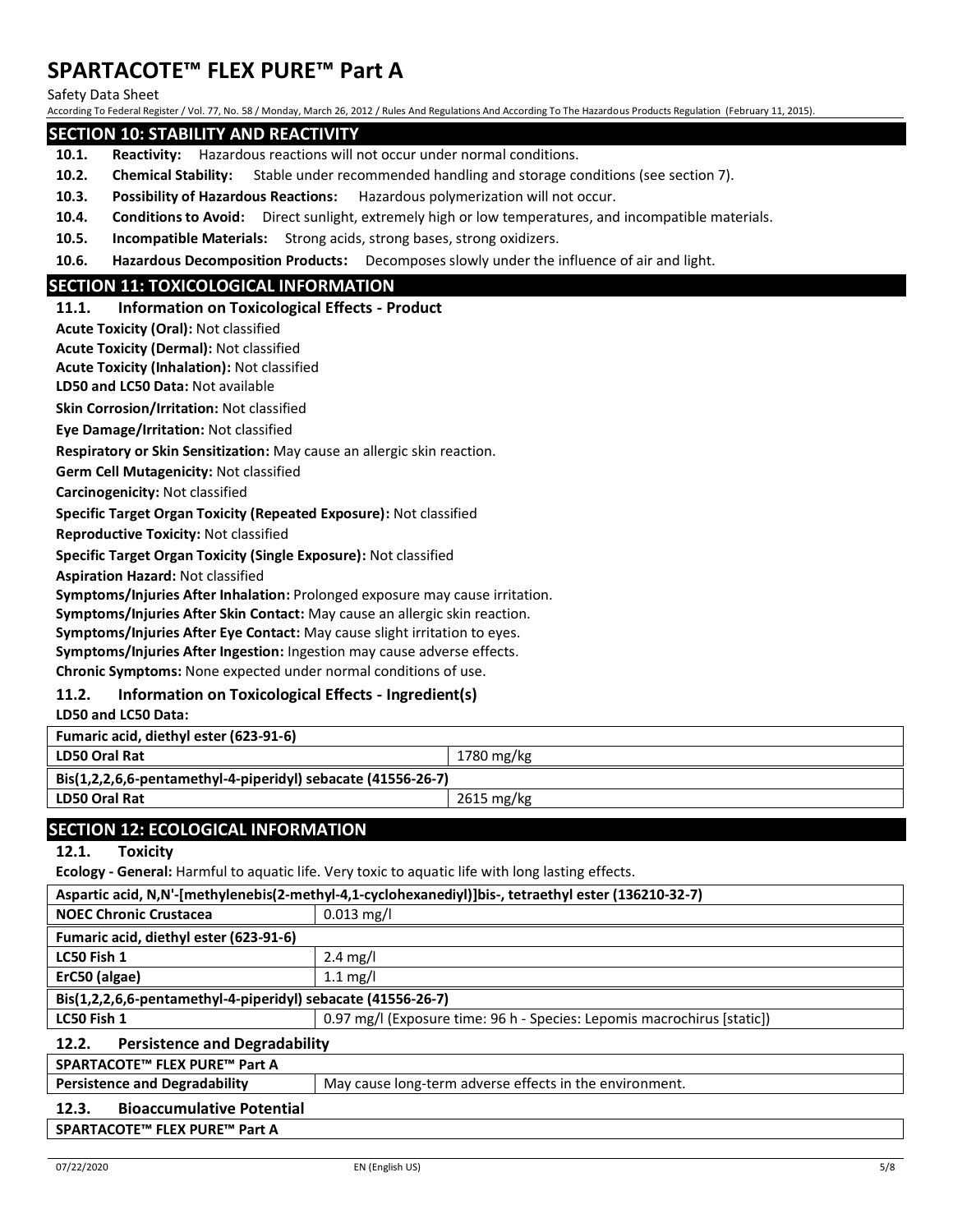#### Safety Data Sheet

According To Federal Register / Vol. 77, No. 58 / Monday, March 26, 2012 / Rules And Regulations And According To The Hazardous Products Regulation (February 11, 2015).

| <b>Bioaccumulative Potential</b>                             | Not established. |  |
|--------------------------------------------------------------|------------------|--|
| Bis(1,2,2,6,6-pentamethyl-4-piperidyl) sebacate (41556-26-7) |                  |  |
| Partition coefficient n-octanol/water                        | 0.37 (at 25 °C)  |  |
| (Log Pow)                                                    |                  |  |

**12.4.** Mobility in Soil Not available

## **12.5. Other Adverse Effects**

**Other Information:** Avoid release to the environment.

## **SECTION 13: DISPOSAL CONSIDERATIONS**

## **13.1. Waste treatment methods**

**Waste Disposal Recommendations:** Dispose of contents/container in accordance with local, regional, national, territorial, provincial, and international regulations.

**Ecology - Waste Materials:** Avoid release to the environment. This material is hazardous to the aquatic environment. Keep out of sewers and waterways.

### **SECTION 14: TRANSPORT INFORMATION**

The shipping description(s) stated herein were prepared in accordance with certain assumptions at the time the SDS was authored, and can vary based on a number of variables that may or may not have been known at the time the SDS was issued.

| In Accordance with DOT<br>14.1.  |                                                                                                                                                                                                                            |
|----------------------------------|----------------------------------------------------------------------------------------------------------------------------------------------------------------------------------------------------------------------------|
| <b>Proper Shipping Name</b>      | : ENVIRONMENTALLY HAZARDOUS SUBSTANCES, LIQUID, N.O.S. (Aspartic acid, N,N'-<br>[methylenebis(2-methyl-4,1-cyclohexanediyl)]bis-, tetraethyl ester; Decanedioic acid, methyl<br>1,2,2,6,6-pentamethyl-4-piperidinyl ester) |
| <b>Hazard Class</b>              | : 9                                                                                                                                                                                                                        |
| <b>Identification Number</b>     | : UN3082                                                                                                                                                                                                                   |
| <b>Label Codes</b>               | : 9                                                                                                                                                                                                                        |
| <b>Packing Group</b>             | $: \mathbb{H}$                                                                                                                                                                                                             |
| <b>Marine Pollutant</b>          | : Marine pollutant                                                                                                                                                                                                         |
| <b>ERG Number</b>                | : 171                                                                                                                                                                                                                      |
| 14.2.<br>In Accordance with IMDG |                                                                                                                                                                                                                            |
| <b>Proper Shipping Name</b>      | : ENVIRONMENTALLY HAZARDOUS SUBSTANCE, LIQUID, N.O.S. (Aspartic acid, N,N'-<br>[methylenebis(2-methyl-4,1-cyclohexanediyl)]bis-, tetraethyl ester; Decanedioic acid, methyl<br>1,2,2,6,6-pentamethyl-4-piperidinyl ester)  |
| <b>Hazard Class</b>              | : 9                                                                                                                                                                                                                        |
| <b>Identification Number</b>     | : UN3082                                                                                                                                                                                                                   |
| <b>Label Codes</b>               | : 9                                                                                                                                                                                                                        |
| <b>Packing Group</b>             | $: \mathsf{III}$                                                                                                                                                                                                           |
| EmS-No. (Fire)                   | $: F-A$                                                                                                                                                                                                                    |
| EmS-No. (Spillage)               | $: S-F$                                                                                                                                                                                                                    |
| <b>Marine pollutant</b>          | : Marine pollutant                                                                                                                                                                                                         |
| 14.3.<br>In Accordance with IATA |                                                                                                                                                                                                                            |
| <b>Proper Shipping Name</b>      | : ENVIRONMENTALLY HAZARDOUS SUBSTANCE, LIQUID, N.O.S. (Aspartic acid, N,N'-<br>[methylenebis(2-methyl-4,1-cyclohexanediyl)]bis-, tetraethyl ester; Decanedioic acid, methyl<br>1,2,2,6,6-pentamethyl-4-piperidinyl ester)  |
| <b>Hazard Class</b>              | : 9                                                                                                                                                                                                                        |
| <b>Identification Number</b>     | : UN3082                                                                                                                                                                                                                   |
| <b>Label Codes</b>               | : 9                                                                                                                                                                                                                        |
| <b>Packing Group</b>             | $: \mathbb{H}$                                                                                                                                                                                                             |
| <b>ERG Code (IATA)</b>           | : 9L                                                                                                                                                                                                                       |
| 14.4.<br>In Accordance with TDG  |                                                                                                                                                                                                                            |
| <b>Proper Shipping Name</b>      | : ENVIRONMENTALLY HAZARDOUS SUBSTANCE, LIQUID, N.O.S. (Aspartic acid, N,N'-                                                                                                                                                |

| $1.0001$ simpling require | EN THOMPHEN HILL TIME MOOD SOBSTANCE, ENCOID, INCREADING GOID, INTERNATION |                                                                                              |
|---------------------------|----------------------------------------------------------------------------|----------------------------------------------------------------------------------------------|
|                           |                                                                            | [methylenebis(2-methyl-4,1-cyclohexanediyl)]bis-, tetraethyl ester; Decanedioic acid, methyl |
|                           | 1,2,2,6,6-pentamethyl-4-piperidinyl ester)                                 |                                                                                              |
| <b>Hazard Class</b>       | $\mathcal{A}$                                                              |                                                                                              |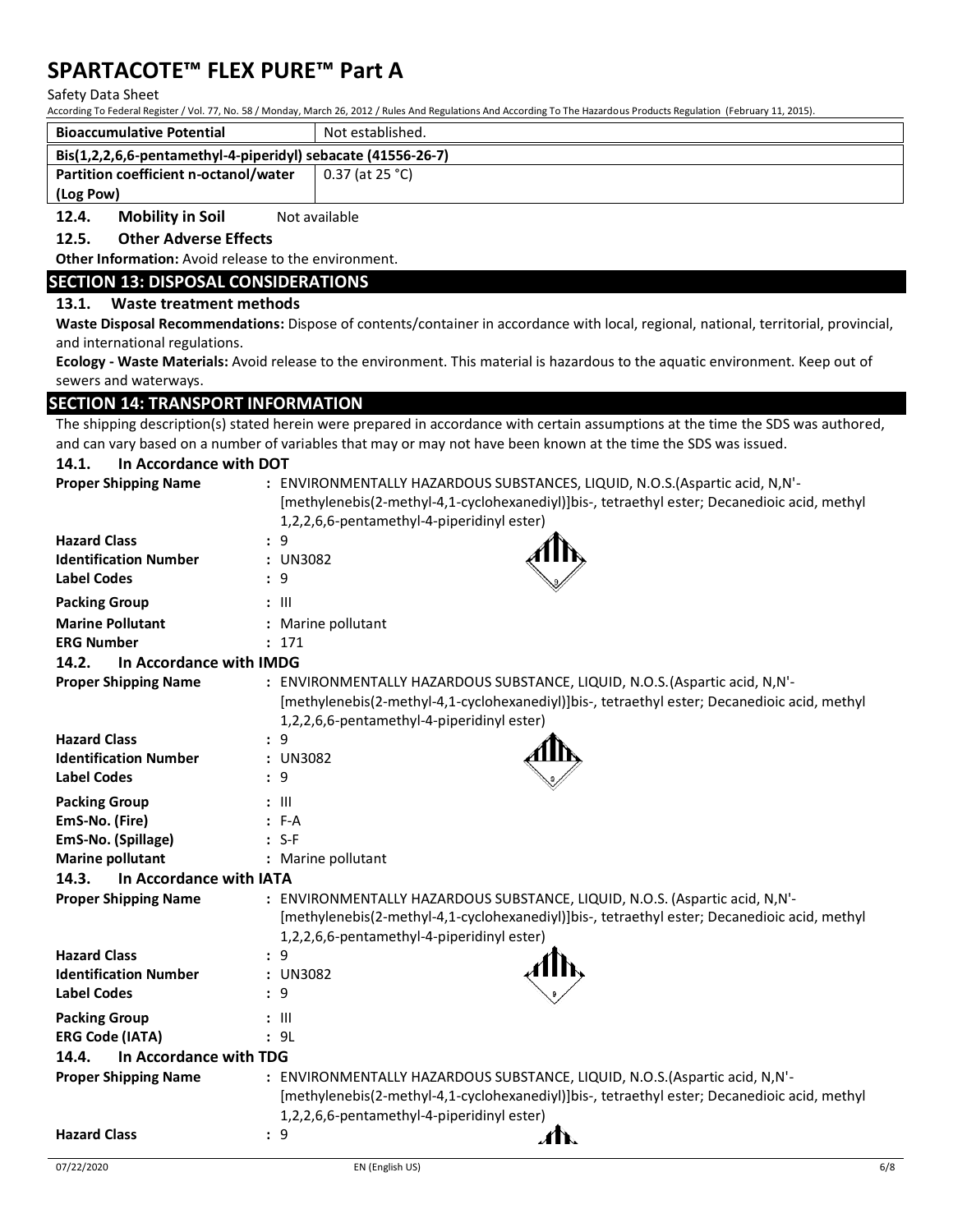Safety Data Sheet

According To Federal Register / Vol. 77, No. 58 / Monday, March 26, 2012 / Rules And Regulations And According To The Hazardous Products Regulation (February 11, 2015).

| <b>Identification Number</b><br>: UN3082                                                                                                                                |                                                                                                                                   |  |
|-------------------------------------------------------------------------------------------------------------------------------------------------------------------------|-----------------------------------------------------------------------------------------------------------------------------------|--|
| <b>Label Codes</b><br>: 9                                                                                                                                               |                                                                                                                                   |  |
| <b>Packing Group</b><br>$: \mathbb{H}$                                                                                                                                  |                                                                                                                                   |  |
| <b>Marine Pollutant (TDG)</b><br>: Marine pollutant                                                                                                                     |                                                                                                                                   |  |
| <b>SECTION 15: REGULATORY INFORMATION</b>                                                                                                                               |                                                                                                                                   |  |
| 15.1.<br><b>US Federal Regulations</b>                                                                                                                                  |                                                                                                                                   |  |
| SPARTACOTE™ FLEX PURE™ Part A                                                                                                                                           |                                                                                                                                   |  |
| SARA Section 311/312 Hazard Classes                                                                                                                                     | Health hazard - Respiratory or skin sensitization                                                                                 |  |
| DL-Aspartic acid, N,N'-(methylenedi-4,1-cyclohexanediyl)bis-, tetraethyl ester (136210-30-5)                                                                            |                                                                                                                                   |  |
| Listed on the United States TSCA (Toxic Substances Control Act) inventory                                                                                               |                                                                                                                                   |  |
| <b>EPA TSCA Regulatory Flag</b>                                                                                                                                         | PMN - PMN - indicates a commenced PMN substance.                                                                                  |  |
| Aspartic acid, N,N'-[methylenebis(2-methyl-4,1-cyclohexanediyl)]bis-, tetraethyl ester (136210-32-7)                                                                    |                                                                                                                                   |  |
| Listed on the United States TSCA (Toxic Substances Control Act) inventory                                                                                               |                                                                                                                                   |  |
| <b>EPA TSCA Regulatory Flag</b>                                                                                                                                         | PMN - PMN - indicates a commenced PMN substance.                                                                                  |  |
| Fumaric acid, diethyl ester (623-91-6)                                                                                                                                  |                                                                                                                                   |  |
| Listed on the United States TSCA (Toxic Substances Control Act) inventory                                                                                               |                                                                                                                                   |  |
| Decanedioic acid, methyl 1,2,2,6,6-pentamethyl-4-piperidinyl ester (82919-37-7)                                                                                         |                                                                                                                                   |  |
| Listed on the United States TSCA (Toxic Substances Control Act) inventory                                                                                               |                                                                                                                                   |  |
| Bis(1,2,2,6,6-pentamethyl-4-piperidyl) sebacate (41556-26-7)                                                                                                            |                                                                                                                                   |  |
| Listed on the United States TSCA (Toxic Substances Control Act) inventory                                                                                               |                                                                                                                                   |  |
|                                                                                                                                                                         | Poly(oxy-1,2-ethanediyl), .alpha.-[3-[3-(2H-benzotriazol-2-yl)-5-(1,1-dimethylethyl)-4-hydroxyphenyl]-1-oxopropyl]-.omega.-       |  |
| hydroxy- (104810-48-2)                                                                                                                                                  |                                                                                                                                   |  |
| Listed on the United States TSCA (Toxic Substances Control Act) inventory                                                                                               |                                                                                                                                   |  |
| <b>EPA TSCA Regulatory Flag</b>                                                                                                                                         | FRI - FRI - indicates a polymeric substance containing no free-radical                                                            |  |
|                                                                                                                                                                         | initiator in its Inventory name but is considered to cover the                                                                    |  |
|                                                                                                                                                                         | designated polymer made with any free-radical initiator regardless                                                                |  |
|                                                                                                                                                                         | of the amount used.                                                                                                               |  |
|                                                                                                                                                                         | PMN - PMN - indicates a commenced PMN substance.                                                                                  |  |
|                                                                                                                                                                         | XU - XU - indicates a substance exempt from reporting under the                                                                   |  |
|                                                                                                                                                                         | Chemical Data Reporting Rule, (40 CFR 711).                                                                                       |  |
|                                                                                                                                                                         | Poly(oxy-1,2-ethanediyl), .alpha.-[3-[3-(2H-benzotriazol-2-yl)-5-(1,1-dimethylethyl)-4-hydroxyphenyl]-1-oxopropyl]-.omega.-[3-[3- |  |
| (2H-benzotriazol-2-yl)-5-(1,1-dimethylethyl)-4-hydroxyphenyl]-1-oxopropoxy]- (104810-47-1)<br>Listed on the United States TSCA (Toxic Substances Control Act) inventory |                                                                                                                                   |  |
| <b>EPA TSCA Regulatory Flag</b>                                                                                                                                         | FRI - FRI - indicates a polymeric substance containing no free-radical                                                            |  |
|                                                                                                                                                                         | initiator in its Inventory name but is considered to cover the                                                                    |  |
|                                                                                                                                                                         | designated polymer made with any free-radical initiator regardless                                                                |  |
|                                                                                                                                                                         | of the amount used.                                                                                                               |  |
|                                                                                                                                                                         | PMN - PMN - indicates a commenced PMN substance.                                                                                  |  |
|                                                                                                                                                                         | XU - XU - indicates a substance exempt from reporting under the                                                                   |  |
|                                                                                                                                                                         | Chemical Data Reporting Rule, (40 CFR 711).                                                                                       |  |

## **15.2. US State Regulations**

Neither this product nor its chemical components appear on any US state lists, or its chemical components are not required to be disclosed

## **15.3. Canadian Regulations**

| DL-Aspartic acid, N,N'-(methylenedi-4,1-cyclohexanediyl)bis-, tetraethyl ester (136210-30-5)         |  |  |
|------------------------------------------------------------------------------------------------------|--|--|
| Listed on the Canadian DSL (Domestic Substances List)                                                |  |  |
| Aspartic acid, N,N'-[methylenebis(2-methyl-4,1-cyclohexanediyl)]bis-, tetraethyl ester (136210-32-7) |  |  |
| Listed on the Canadian DSL (Domestic Substances List)                                                |  |  |